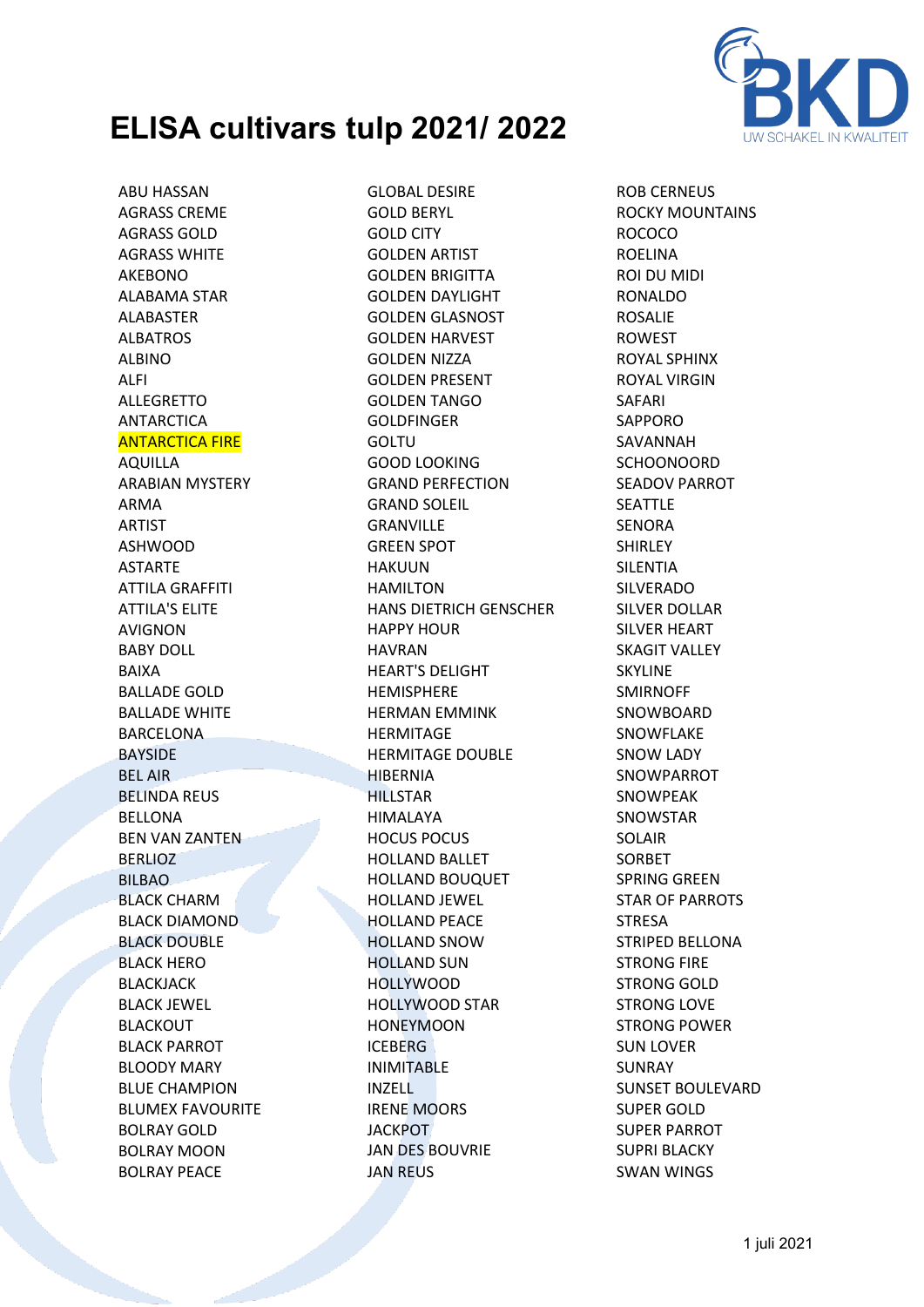

BOLROYAL HONEY BOLROYAL SILVER BONANZA BOULE DE NEIGE BOULE D'OR BOUTADE BRILLIANT STAR BURGUNDY LACE BURNING HEART BUSINESS CLASS **CACHAREL CADENZA** CAFE NOIR CALGARY CALGARY FLAMES CAMBRIDGE CAP D'OR CAPITAL HILL CARACTERE CARAVAGGIO CARDINAL MINDSZENTY CARLO BOSZHARD CARROUSEL CASABLANCA CASPER **CATHERINA** CHANSONNETTE CHARMING PRINCESS **CHEERS CHEIROSA** CHERIDA CHEROKEE CHINA GOLD CITY OF VANCOUVER **CLEARWATER** COLUMBUS COMPOSTELLA **CONNEXION COQUETTE** CORRIDOR CORSAGE COULEUR CARDINAL CREAM PERFECTION CREME FLAG CREME FRAICHE CREME KING CREME LIZARD

CRISPY GOLD

JAN TOOROP JAN VAN NES JAN W. VAN REISEN JOFFRE JOLI JAUNE KAREN MULDER KIKOMACHI KIWANIS KOBLA KYRA LABYRINTH LA COURTINE LADY MARGOT LANKA LA NOUBA LE CRIN BLANC LEMON GIANT LEO VISSER LIBRETTO PARROT LIFESTYLE LILAC CUP LILYBELLE LIONS GLORY LITOUWEN LIZANNE **LOBKE** LOVEFLIGHT LUCKY PARROT MADONNA MAGIC MOUNTAIN MAGIER MAJA MAKASSAR MALAYSIA MARAKIRO MARECHAL NIEL MARGRIET DOUBLE MARIA MAGDALENA MARIA VERANO MARIE JOSE MARILYN MATRIX MATTERHORN MAUREEN MAUREEN DOUBLE MENTON MILANO MONA LISA

SWEELINCK SWEET DREAM SWEET HARMONY SYNAEDA SHOW TED TURNER TEXAS FLAME TEXAS GOLD **TIRFT TOPWHITE** TRANSAVIA TRES CHIC TROPICAL DREAM **TROUVAILLE** TRUE & FAIR TUXEDO UNCLE TOM UPDATE UP WHITE UP WHITE DESIGN VA BIEN VALENTINE VAN DER DRIFT VEDI NAPOLI VERONA VERONA SNOW VIOLA HOLT VIRIDIFLORA VIRIGOLD VIRILY YELLOW VISIONAIR WALTER SCHEEL WARBLER WEBER'S PARROT WEBERS PARROT SPECTRUM WEISSE BERLINER WEST FRISIA WEST POINT WHITE CASCADE WHITE DESIRE WHITE DIAMOND WHITE DREAM WHITE DYNASTY WHITE ELEGANCE WHITE FIRE WHITE FLAG WHITE FLIGHT WHITE HEART WHITE HEAVEN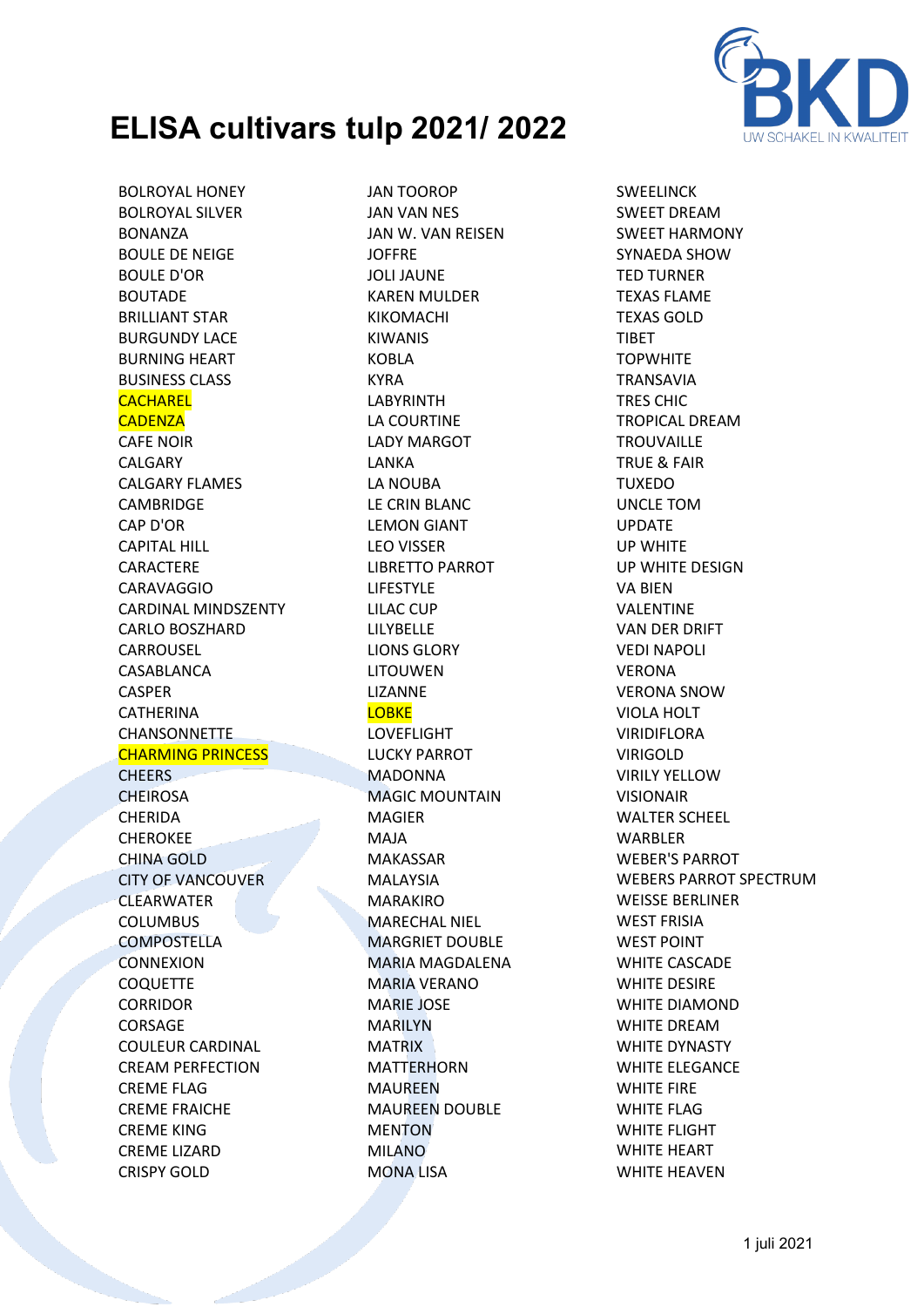

CRISPY ICE CRISPY PEACE CRISPY PEARL CRISTINA DEUTEKOM **CROSSFIRE** CUBAN NIGHT DAKAR DALADIER DANA WINNER DANCING SHOW DAVID TENIERS DAYTONA DEEP RIVER DEIRDRE DELTA STRONG DESHIMA DESPERADO DESTINY DIANA DON CAMILLO DONNA BELLA DON QUICHOTTE DOUBLE MOON DOUBLE TROUBLE DUKE OF WELLINGTON EARLY YELLOW ELECTRA ELEGANT LADY ELLEN WILLMOTT ELSIE ELOFF EMANUELLA ESKILSTUNA ESKIMO CHIEF ESPERANTO **ESTAFETTE** EURO SUN EVITA EXOTIC SUN EXTRAVAGANZA FINOLA FIRE QUEEN FIRST GOLD FIRST MOON FIRST PEACE FIRST STAR FLAMING COQUETTE FLAMING PARROT FLAMING SPRINGGREEN

MON AMOUR MONDIAL MONICA MONSELLA MONTE BEAU MONTE CARLO MONTE FEMME MONTE FLAME MONTE ORANGE MONTE PARROT MONTE SPIDER MONTE SWEET MONTREUX MOONLIGHT MIST MOUNT DESIGN MOUNT FUJI MOUNT TACOMA MRS. JOHN T. SCHEEPERS MR. VAN DER HOEF MUSCADET NEGRITA FAVOURITE **NIKON** NOBU AOKI NORTH POLE OLYMPIC MEDAL ONEDIN ORANGE PRINCESS ORANJE NASSAU **ORANJEZON ORCA** ORLEANS PAKO PALMYRA PANDOUR PARROT INZELL PAX PAYS BAS PEACOCK PERFECT DREAM PHILIPPE DE COMINES PIM FORTUYN PINK DIAMOND PLAISIR PORTOFINO PRETTY IN YELLOW PRETTY PRINCESS PRIMAVISTA PRINCE OF SANSEVIERO

WHITE HERO WHITE IDEAL WHITE KING WHITE LIZZARD WHITE MARVEL WHITE MASTER WHITE PARROT WHITE PEARL WHITE PRIDE WHITE TRIUMPHATOR **WHITNEY** WILDHOF WILLEMSOORD WINDMILL WINTER PARROT WITTE REBEL YELLOWA YELLOW BABY YELLOW CAB YELLOW CROWN YELLOW DAWN YELLOWEEN YELLOW FLIGHT YELLOW HAT YELLOW KING YELLOW MARGARITA YELLOW MASTER YELLOW MAUREEN YELLOW MOUNTAIN YELLOW PARROT YELLOW POMPENETTE YELLOW PRESENT YELLOW SPIDER YELLOW SUN YOKOHAMA YOKOHAMA ORANGE YOKO PARROT YOKO'S DREAM YUME HSSC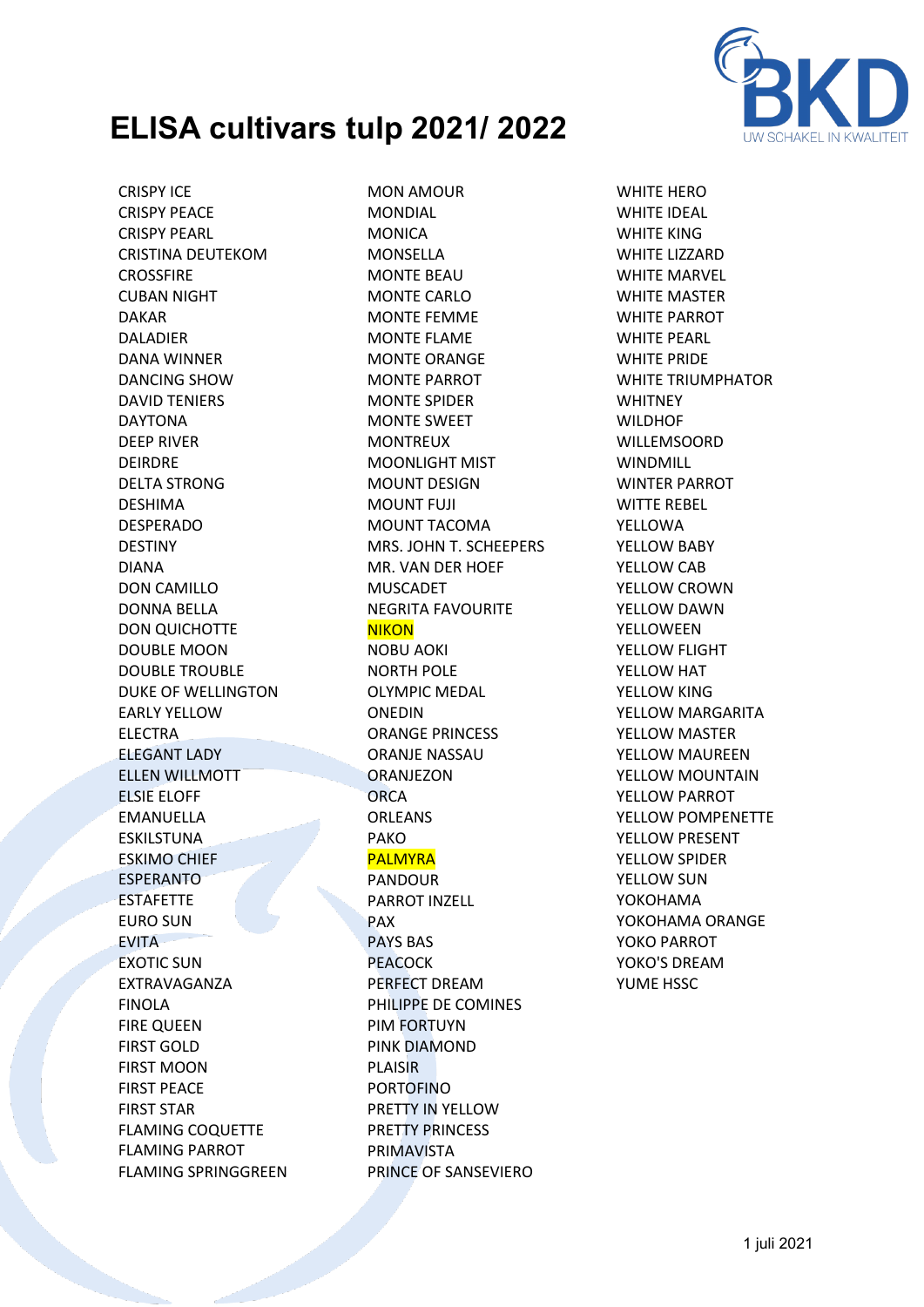

FLAMING STAR FLASHBACK FLASH POINT FLEVO-STAR FLOROSA FLOWERDALE FORMOSA FORTISSIMO FRANCOISE FRANEKER FREEBIRD FRIENDSHIP 1998 FROZEN NIGHT FUN FOR TWO GALINA GANDER'S OUVERTURE GANDER'S RAINBOW GAVOTA GERARD DOU GINREI GIUSEPPE VERDI

PRINS CARNAVAL PRINSES IRENE PRINSES IRENE PARKIET PRINSES MARGRIET PURPLE LADY QUEEN INGRID QUEEN OF NIGHT RAVANA RED BARON RED CAP REDESA RED GOLD RED POWER RED PRINCESS REGATTA RENEGADE RENOWN RENOWN UNIQUE RIADOR RIALTO **RICHARDA** RIGOLETTO RIVALDO

### **01-07-2021 toegevoegd:**

ANTARCTICA FIRE **CADENZA CACHAREL** CHARMING PRINCESS **LOBKE NIKON** PALMYRA

#### **01-07-2020 toegevoegd:**

Muscadet. Yellow Master Double Trouble Iceberg **Litouwen** North Pole Seadov Parrot Hermitage Double Margriet Double

### **02-07-2019: Toegevoegd:**

CLEARWATER **CROSSFIRE** LOVEFLIGHT RED BARON **RICHARDA**